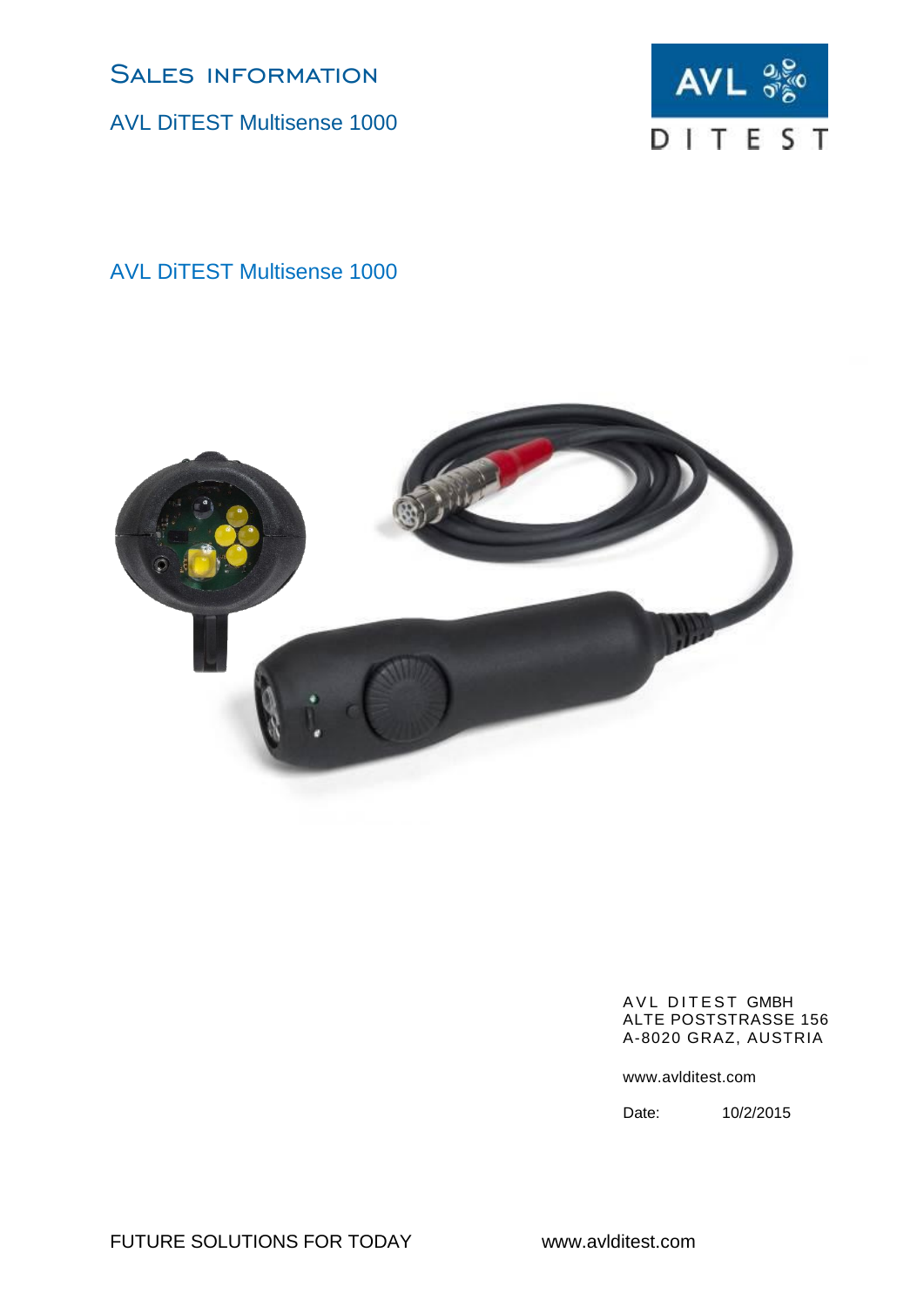AVL DiTEST Multisense 1000



# General Description

**AVL DiTEST MULTISENSE 1000 (MS 1000)** is an accessory for the **AVL DiTEST SCOPE 1200/1400**. (and will also be available for the AVL DiTEST SCOPE 8400)

The AVL MS 1000 is:

- **EXECT** an ignition timing stroboscope for the timing of ignition points
- **an LED flashlight with dimming function**
- a dynamic luxmeter to measure luminous intensity and sensitivity
- an optical light reflex sensor that can, for instance, be used for speed recognition, motion detection or reference mark determination
- a dynamic microphone to detect an analogue acoustic signal for signal analysis and relative noise measurement
- a stethoscope to display relative hardware-based (mechanical) vibration
- a magnetic field detector to record signals from installed magnetic sensors, for instance to define the magnetic sensor side in the case of wheel bearings. (in removed state)

The AVL DiTEST Multisense 1000 offers practical handling, intuitive operation and multiple mounting options. Its functionality is strengthened by haptic and acoustic feedback from certain signals and set-up operations.

Communication and data provision runs through the measuring device AVL DiTEST SCOPE 1200/1400, in the future also for AVL DiTEST Scope 8400.

The following describes the AVL DiTEST Multisense 1000's individual functions and some of its application possibilities.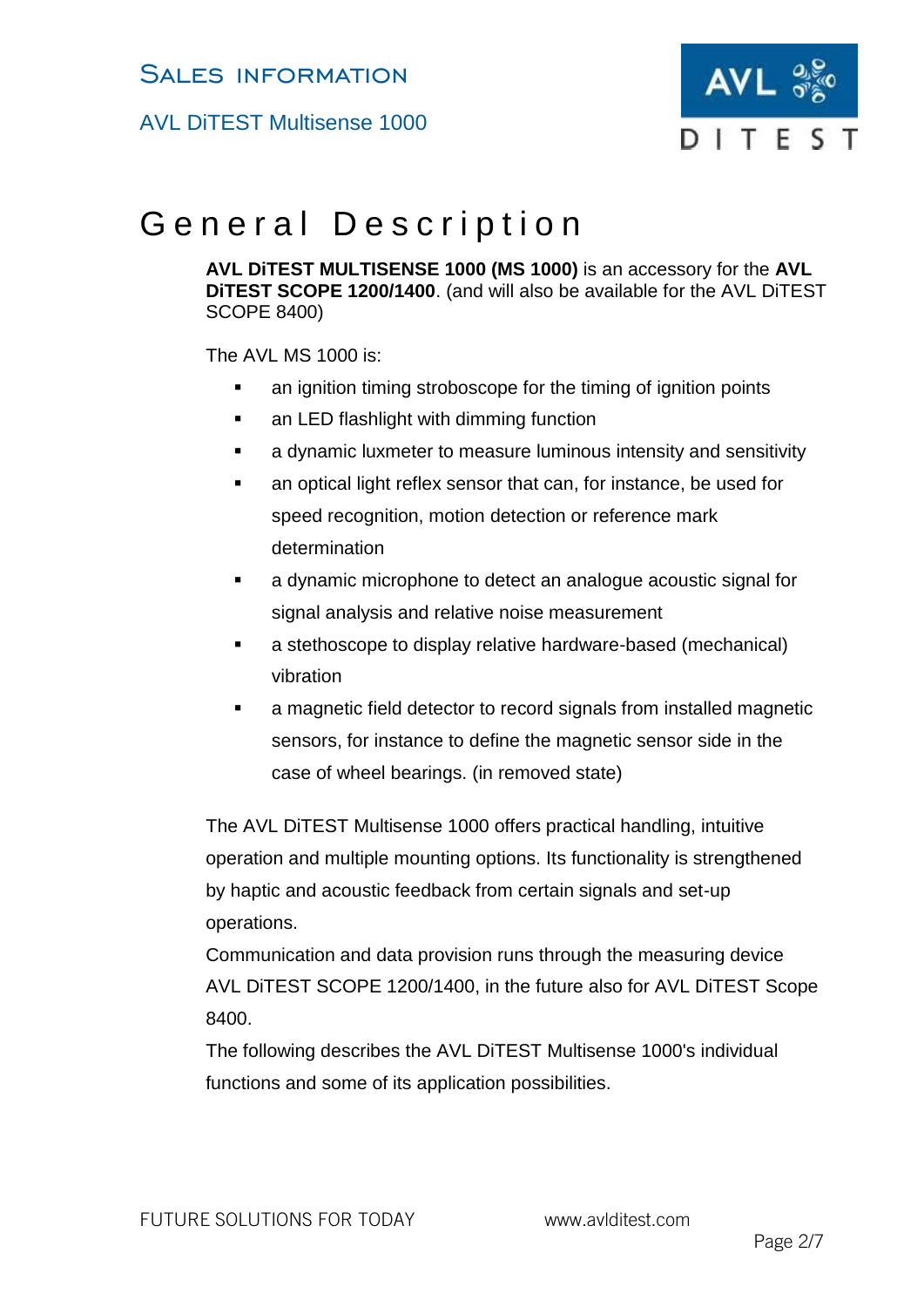### AVL DiTEST Multisense 1000



#### Ignition timing stroboscope for the timing of ignition points

The Multisense 1000's stroboscope function turns the measurement equipment into a full-fledged engine tester.

On modern engines, it can be used for real-time ignition point control. Thus, it can, through the ignition points' stability, draw conclusions on worn-out timing mechanisms (e.g. timing chains). In the case of older engine technology, it can be used to time the ignition points precisely and easily.

Advantages such as the exact triggering of the flash or the attachment of the trigger pliers on the primary ignition circuit or on the injection valve actuation circuit, add to its scope of application. Thanks to state-of-the-art LED technology, one can clearly distinguish between the engine marks, even at diffuse lighting conditions.



### LED flashlight with dimming function

Of course, the Multisense is equipped with a full-fledged LED flashlight one can turn on any time through pressing a button.

A dimming function operated via an adjustment dial prevents being dazzled by light bouncing off reflecting metal parts in the engine bay.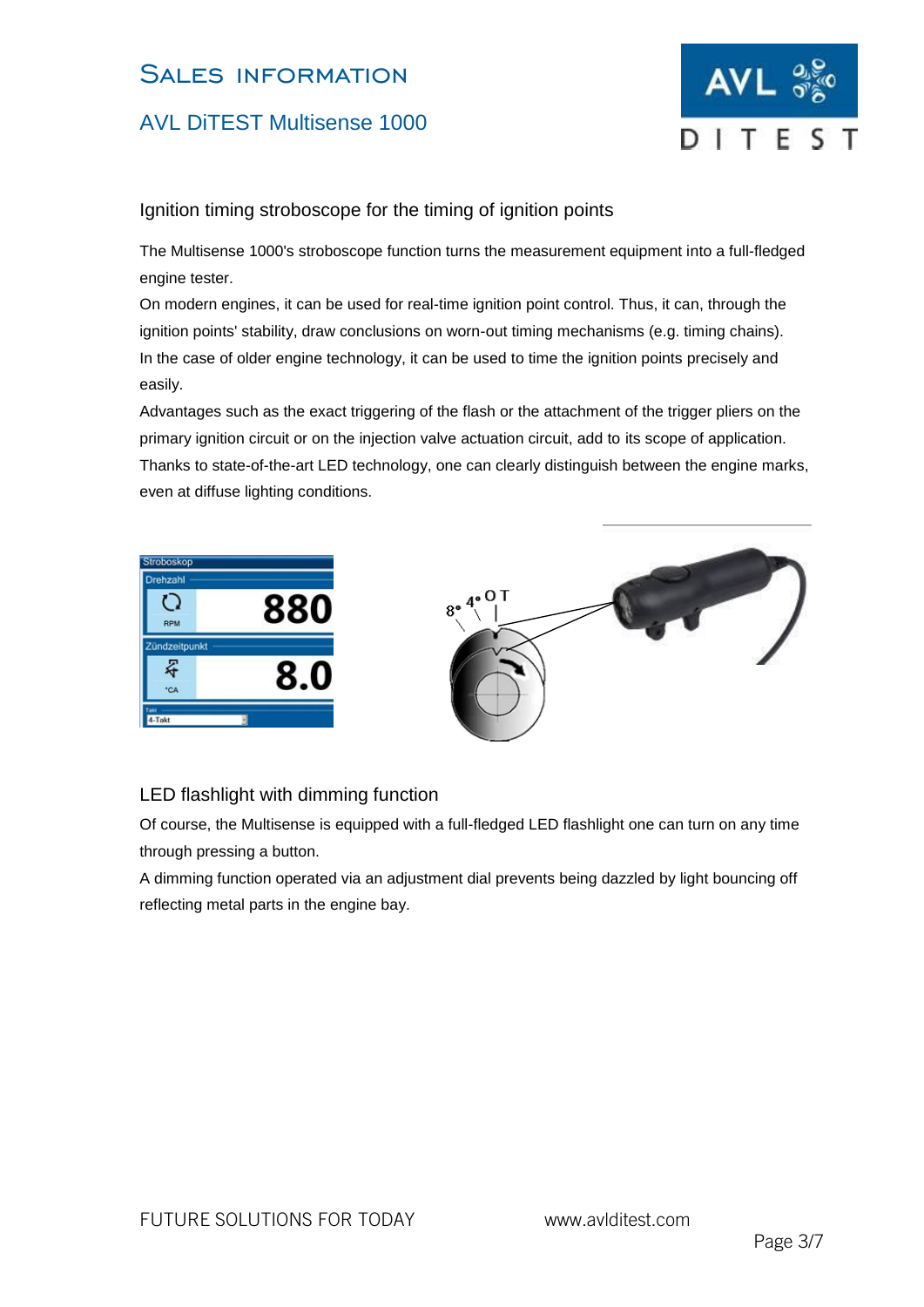## AVL DiTEST Multisense 1000



#### Dynamic luxmeter to measure luminous intensity and sensitivity

The measuring device for relative luminous intensity and light pulse progression displays light emissions as progressing graphs on the screen.

Thus, one can, for instance, visualize the PWM triggering signals of modern headlamps and compare the luminous intensity of light sources. (comparison of the luminous intensity of left vs. right headlamp) and much more

#### Light reflex sensor for speed recognition or motion detection

Its light reflex sensor function turns the AVL DiTEST Multisense into a pulse generator. Through attaching a reflector tag to a rotating part and positioning the ray of light emitted by the Multisense 1000 on the reflector tag, the reflected ray of light is converted into a pulse. The pulse frequency is equal to the rotating speed of the measured rotating component. Placing the reflector tag precisely at the upper dead point of the crankshaft turns the pulse into a reference mark.

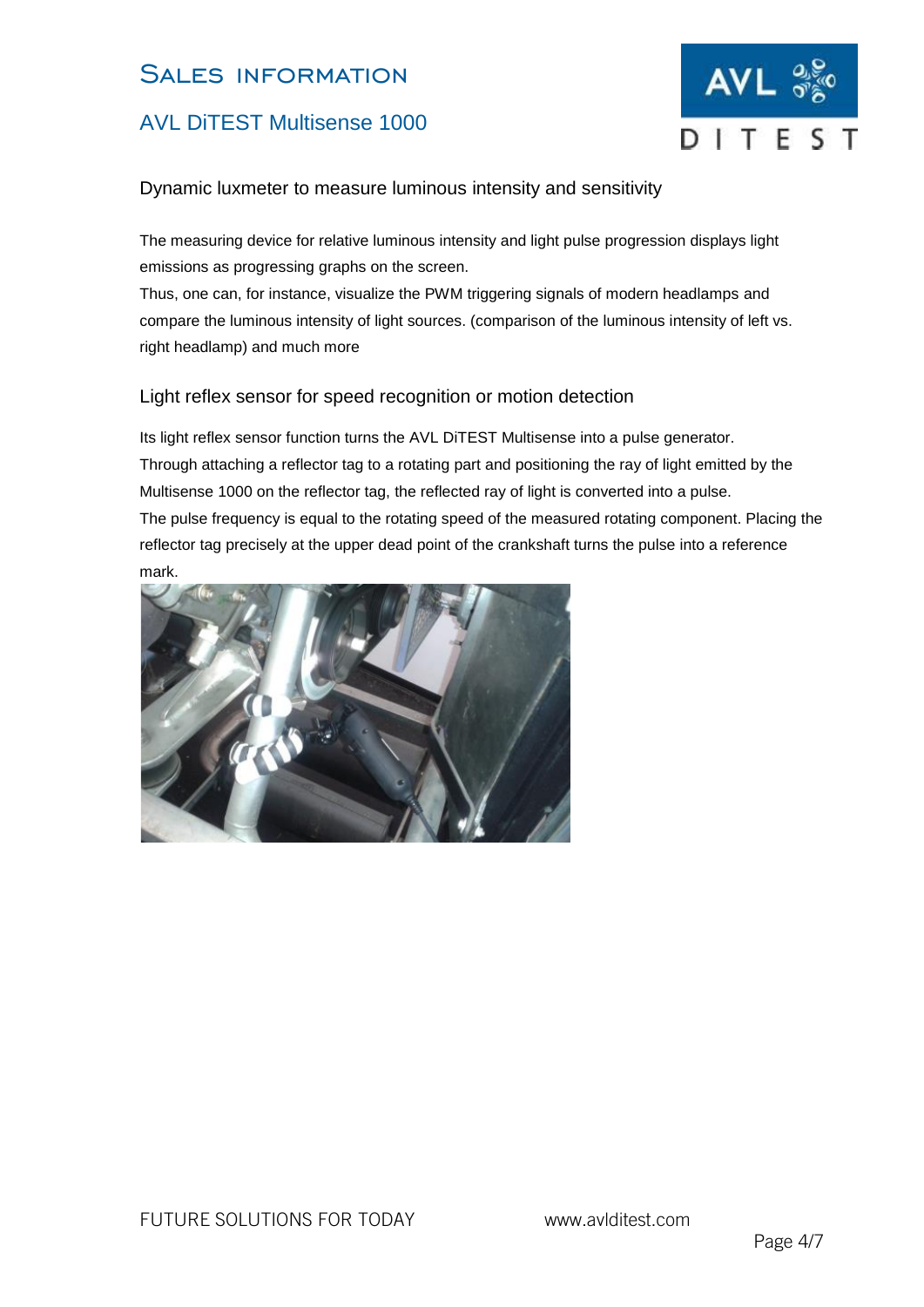### AVL DiTEST Multisense 1000



Dynamic microphone to detect an analogue acoustic signal for signal analysis and relative noise measurement

The AVL DiTEST Multisense's active high-resolution microphone allows for entirely new test and diagnostic possibilities.

First, a microphone helps detecting and documenting noises coming from vehicles and secondly, its graphic representation of noises and vibration – in the audible and for humans non-audible range – helps significantly in detecting and assessing functions.

E.g.: the 40kHz signal of a park distance control sensor, non-audible for humans

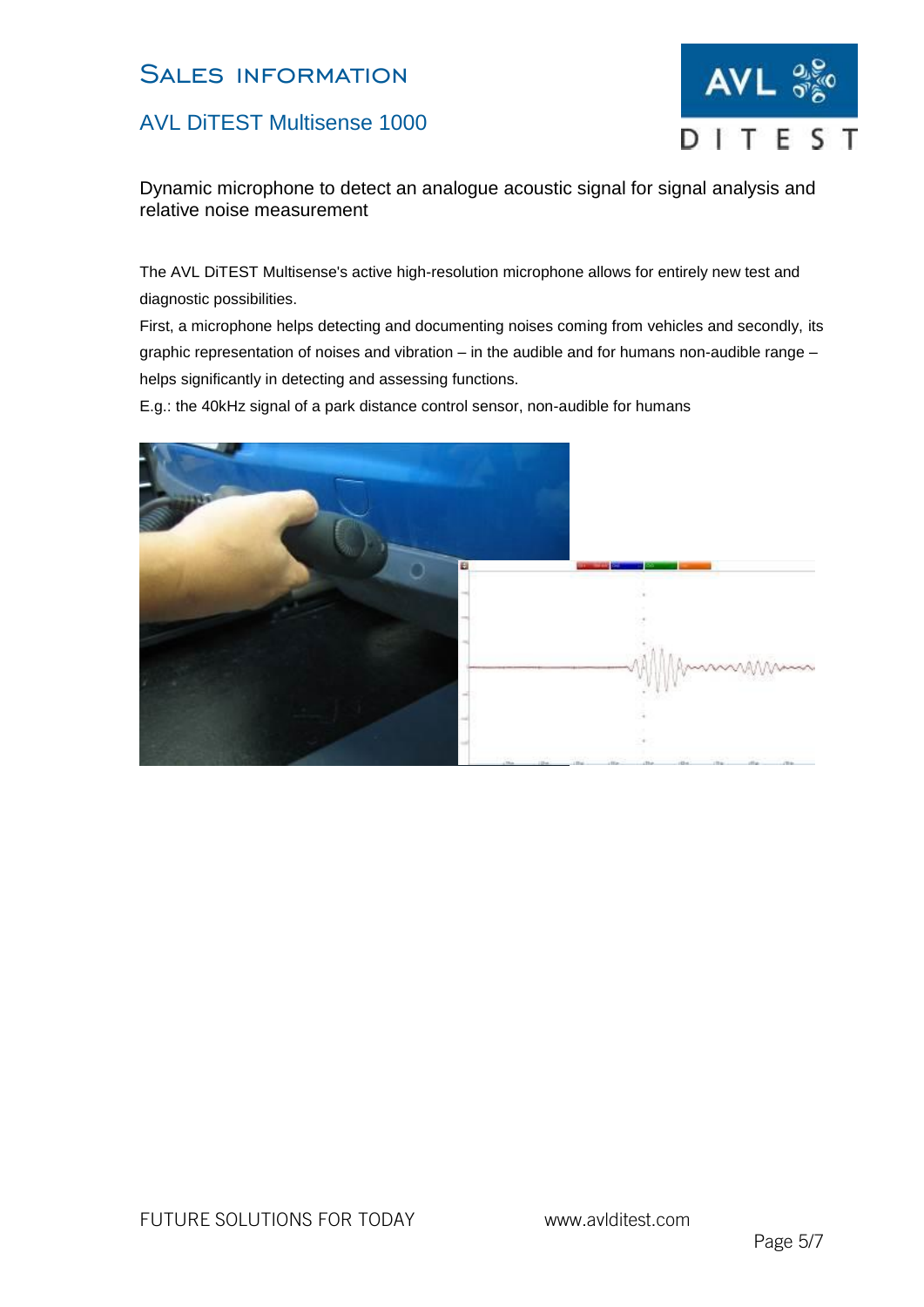### AVL DiTEST Multisense 1000

Stethoscope for the display of relative hardware-related (mechanical) vibration

The AVL DiTEST Multisense's stethoscope function allows for the visualization of the tiniest and high-frequency vibration in components.

The visualization of vibration behavior helps in assessing and understanding mechanical functions. (bearings, wheel bearings, timing chains, valves...)

e.g.:

The fact that an electronically triggered actuator works perfectly does not mean that the mechanical operating side works perfectly, too.

e.g.: the injection valve of a gasoline engine controls tiny amounts of

fuel, especially on idle. Should a valve's mechanical function (operating side) be limited by a stuck valve needle or the like, barely detectable errors occur.

Through simply holding the stethoscope pin to the injection valve housing, one can clearly visualize the opening and closing of the valve needle.





Red signal: Injection valve's actuation voltage Blue signal: Actuation magnet's current draw Green signal: Valve needle's visual opening and closing stop (valve seat)